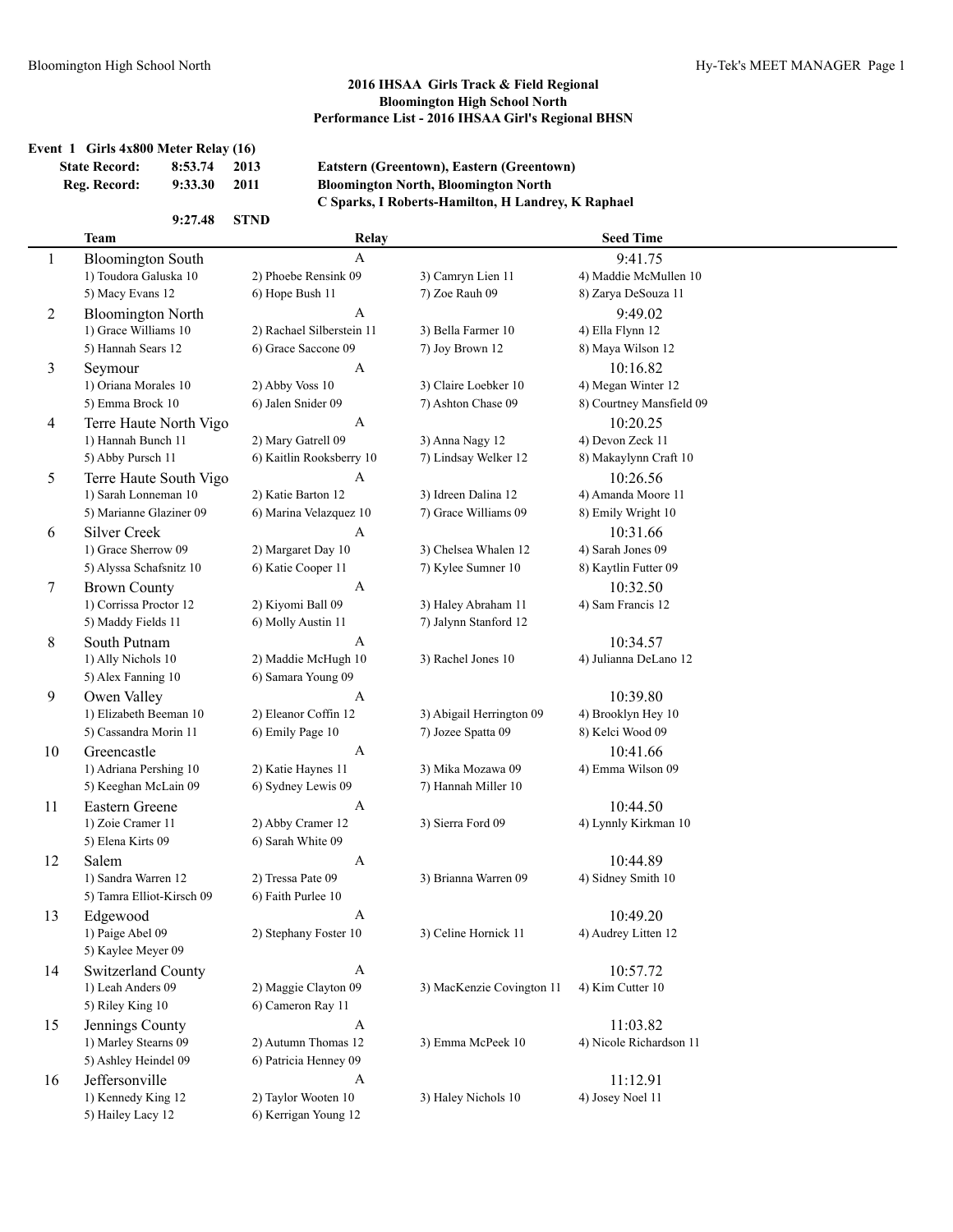#### **Event 2 Girls 100 Meter Dash (16) Prelims**

|    | <b>State Record:</b>      | 11.50 | 2015        |    | Lynna Irby, Pike              |                  |             |
|----|---------------------------|-------|-------------|----|-------------------------------|------------------|-------------|
|    | Reg. Record:              | 11.90 | 1986        |    | Tonya Sedwick, Jeffersonville |                  |             |
|    |                           | 12.39 | <b>STND</b> |    |                               |                  |             |
|    | Name                      |       |             |    | Year School                   | <b>Seed Time</b> |             |
| 1  | Megan Grabowski           |       |             |    | 12 Bloomington South          | 11.98            | <b>STND</b> |
| 2  | Nicole Hutchcraft         |       |             | 11 | Sullivan                      | 12.92            |             |
| 3  | Kathleen McCann           |       |             | 10 | <b>Brown County</b>           | 12.95            |             |
| 4  | Justine Corya             |       |             | 12 | Jennings County               | 12.98            |             |
| 5  | Emily Kerr                |       |             | 09 | Terre Haute South Vigo        | 13.01            |             |
| 6  | Jhala Henry               |       |             | 11 | Jeffersonville                | 13.02            |             |
| 7  | Malieka Cummings          |       |             | 10 | <b>Bloomington South</b>      | 13.08            |             |
| 8  | <b>Brooklyn Snodgrass</b> |       |             | 09 | <b>Brownstown Central</b>     | 13.18            |             |
| 9  | Rose Lemier-Maurichitch   |       |             | 12 | Greencastle                   | 13.25            |             |
| 10 | Alexis Harsh              |       |             | 10 | Jennings County               | 13.25            |             |
| 11 | Katerina King             |       |             | 12 | Greencastle                   | 13.28            |             |
| 12 | Benedicte Nzombi-Fenner   |       |             | 11 | Rock Creek Academy            | 13.29            |             |
| 13 | Jourdan Cayton            |       |             | 11 | Northview                     | 13.41            |             |
| 14 | <b>Bethany Rogers</b>     |       |             | 10 | Terre Haute South Vigo        | 13.42            |             |
| 15 | Taylor Cole               |       |             | 10 | Southwestern (Hanover)        | 13.61            |             |
| 16 | Taylor Hysell             |       |             | 12 | <b>Madison Consolidated</b>   | 13.64            |             |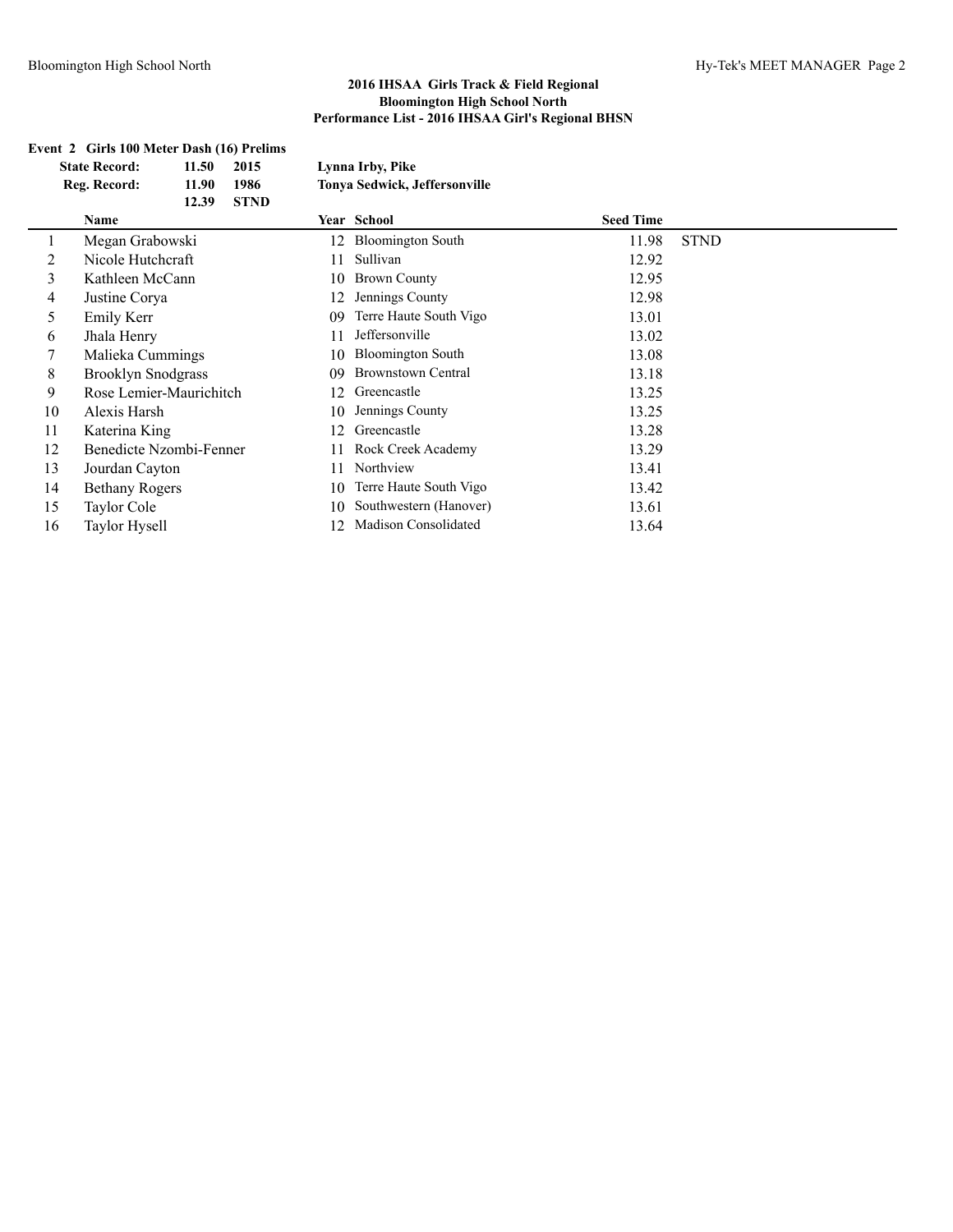#### **Event 3 Girls 100 Meter Hurdles (16) Prelims**

| <b>State Record:</b><br>13.95<br>2005 |                        |       |             |    | Vanneisha Ivy, Muncie Central            |                  |  |
|---------------------------------------|------------------------|-------|-------------|----|------------------------------------------|------------------|--|
|                                       | Reg. Record:           | 14.20 | 1981        |    | <b>Caitlin Barnes, Bloomington North</b> |                  |  |
|                                       |                        | 14.97 | <b>STND</b> |    |                                          |                  |  |
|                                       | Name                   |       |             |    | Year School                              | <b>Seed Time</b> |  |
| $\perp$                               | Gracie Heeb            |       |             | 12 | <b>Bloomington North</b>                 | 15.10            |  |
| 2                                     | Laura Groenbech        |       |             | 12 | Terre Haute South Vigo                   | 16.41            |  |
| 3                                     | Caitlyn Reynolds       |       |             | 09 | Springs Valley                           | 16.44            |  |
| 4                                     | Jordan Monson          |       |             | 09 | <b>Bloomington South</b>                 | 16.68            |  |
| 5                                     | Maddie Holland         |       |             | 11 | <b>Madison Consolidated</b>              | 16.76            |  |
| 6                                     | Amanda Coleman         |       |             | 12 | <b>Bloomington South</b>                 | 16.81            |  |
|                                       | <b>Haley Motsinger</b> |       |             | 11 | Salem                                    | 17.16            |  |
| 8                                     | Abby Denham            |       |             | 11 | White River Valley                       | 17.18            |  |
| 9                                     | Seelye Stoffregen      |       |             | 09 | Greencastle                              | 17.26            |  |
| 10                                    | Savannah Cravens       |       |             | 09 | Mitchell                                 | 17.33            |  |
| 11                                    | Katie Forler           |       |             | 12 | Martinsville                             | 17.36            |  |
| 12                                    | Paige Plamondon        |       |             | 10 | Cloverdale                               | 17.42            |  |
| 13                                    | Vivien Crimmins        |       |             | 10 | <b>Brown County</b>                      | 17.43            |  |
| 14                                    | <b>Tayte Motsinger</b> |       |             | 10 | Charlestown                              | 17.55            |  |
| 15                                    | Alexis Cook            |       |             | 11 | Silver Creek                             | 17.57            |  |
| 16                                    | Avery DeHart           |       |             | 09 | Seymour                                  | 17.58            |  |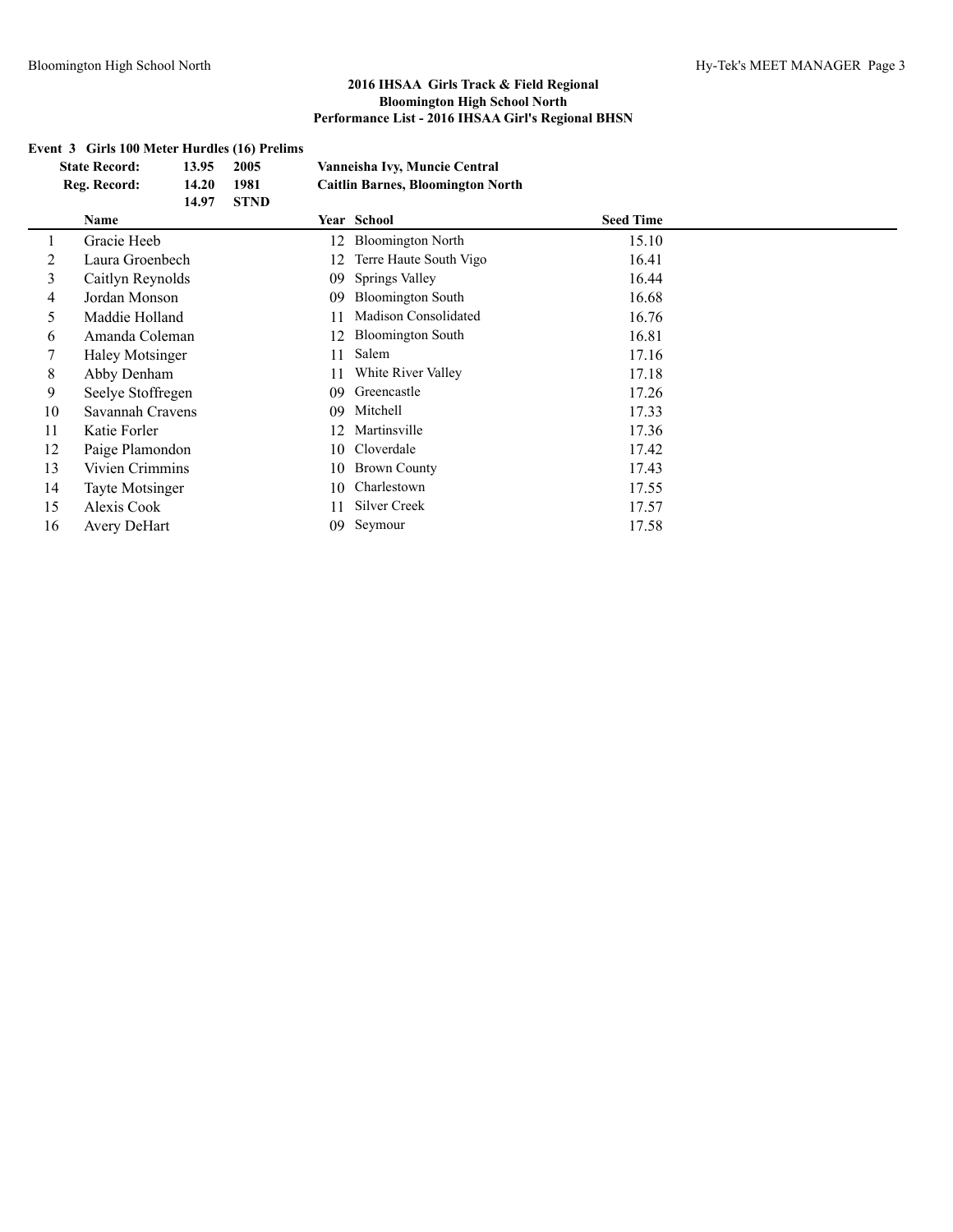|    | Event 4 Girls 200 Meter Dash (16) Prelims<br><b>State Record:</b><br>Reg. Record: | 23.12<br>24.20<br>25.41 | 1986<br>1986<br><b>STND</b> |    | <b>Maicel Malone, North Central (Indpls.)</b><br>Tonya Sedwick, Jeffersonville |                  |             |
|----|-----------------------------------------------------------------------------------|-------------------------|-----------------------------|----|--------------------------------------------------------------------------------|------------------|-------------|
|    | Name                                                                              |                         |                             |    | Year School                                                                    | <b>Seed Time</b> |             |
|    | Megan Grabowski                                                                   |                         |                             | 12 | <b>Bloomington South</b>                                                       | 24.72            | <b>STND</b> |
| 2  | Cydney Bomba                                                                      |                         |                             | 12 | <b>Bloomington South</b>                                                       | 26.61            |             |
| 3  | Emily Kerr                                                                        |                         |                             | 09 | Terre Haute South Vigo                                                         | 26.82            |             |
| 4  | Nicole Hutchcraft                                                                 |                         |                             | 11 | Sullivan                                                                       | 26.99            |             |
| 5  | Rose Lemier-Maurichitch                                                           |                         |                             | 12 | Greencastle                                                                    | 27.14            |             |
| 6  | Keeliegh Stigall                                                                  |                         |                             | 12 | Terre Haute North Vigo                                                         | 27.16            |             |
|    | Kathleen McCann                                                                   |                         |                             | 10 | <b>Brown County</b>                                                            | 27.24            |             |
| 8  | Jhala Henry                                                                       |                         |                             | 11 | Jeffersonville                                                                 | 27.25            |             |
| 9  | Justine Corya                                                                     |                         |                             | 12 | Jennings County                                                                | 27.44            |             |
| 10 | Benedicte Nzombi-Fenner                                                           |                         |                             | 11 | Rock Creek Academy                                                             | 27.73            |             |
| 11 | Sarah Brewster                                                                    |                         |                             | 10 | <b>Bedford North Lawrence</b>                                                  | 27.97            |             |
| 12 | Bethany Hudson                                                                    |                         |                             | 09 | Mitchell                                                                       | 28.01            |             |
| 13 | Paige Chitwood                                                                    |                         |                             | 10 | <b>Bloomington North</b>                                                       | 28.02            |             |
| 14 | Kaitlyn Bowles                                                                    |                         |                             | 09 | Martinsville                                                                   | 28.29            |             |
| 15 | Shenay Francis                                                                    |                         |                             | 12 | Springs Valley                                                                 | 28.46            |             |
| 16 | Taylor Hysell                                                                     |                         |                             | 12 | Madison Consolidated                                                           | 28.54            |             |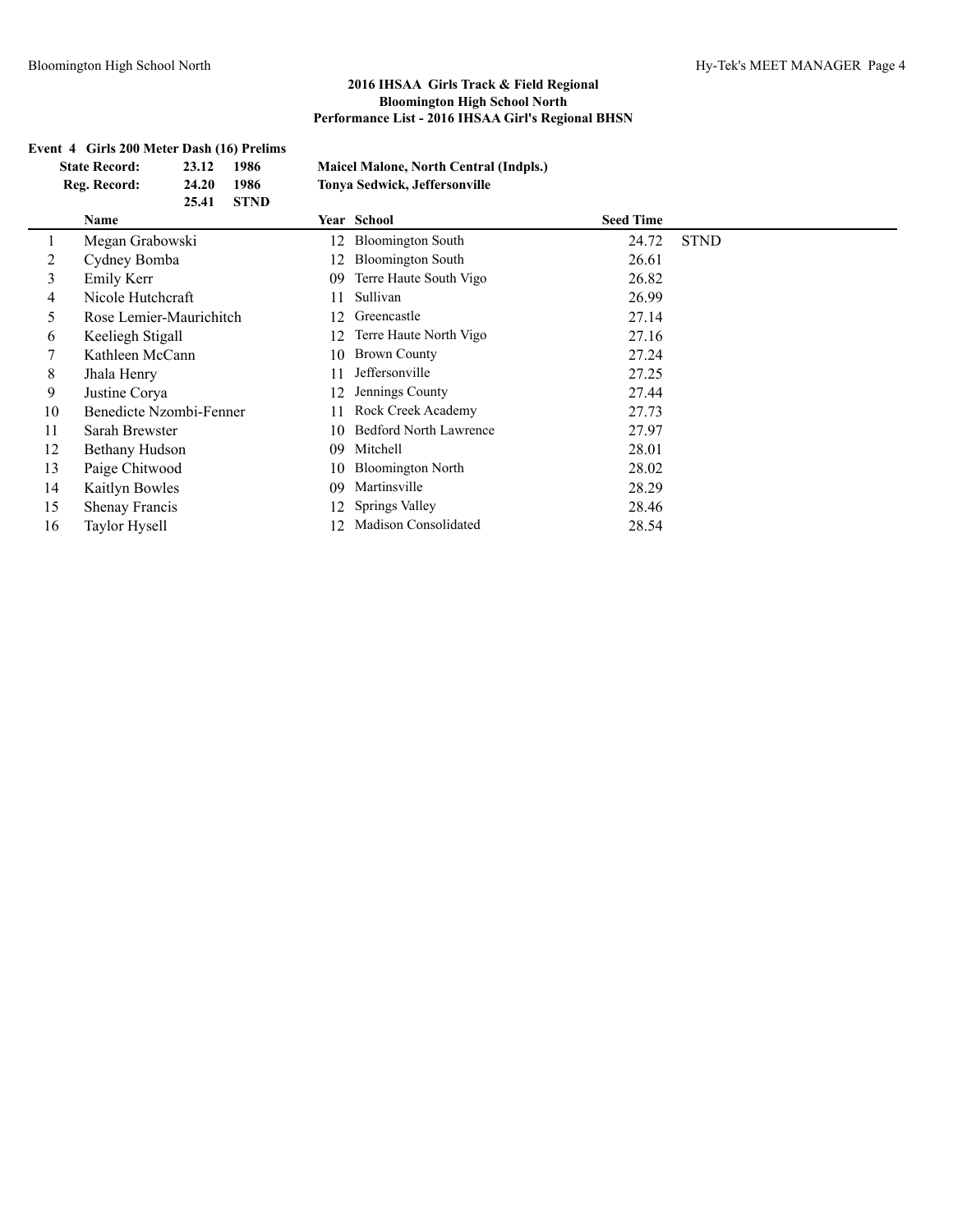#### **Event 5 Girls 1600 Meter Run (16) State Record: 4:43.46 2011 Waverly Neer, Culver Academies Reg. Record: 4:58.00 1984 Stephanie Bassett, Bloomington North 5:00.59 STND Name Year School Seed Time** 1 Emma Wilson 09 Greencastle 5:02.31 2 Devon Zeck 11 Terre Haute North Vigo 5:17.93 3 Grace Williams 10 Bloomington North 5:19.45 4 Zarya DeSouza 11 Bloomington South 5:19.86 5 Grace Saccone 09 Bloomington North 5:22.26 6 Hope Bush 11 Bloomington South 5:34.48 7 Anastacia Greene 11 Henryville 5:38.42 8 Alexis Laswell 09 Clay City 5:39.43 9 Ashton Chase 09 Seymour 5:40.59 10 Olivia Graebe 11 New Washington 5:41.52 11 Chelsea Whalen 12 Silver Creek 5:42.81 12 Brooklyn Hey 10 Owen Valley 5:44.03 13 Megan Winter 12 Seymour 5:52.41 14 Idreen Dalina 12 Terre Haute South Vigo 5:56.14 15 Adriana Pershing 10 Greencastle 5:56.78 16 Alyssa Tedrow 10 Mitchell 6:00.74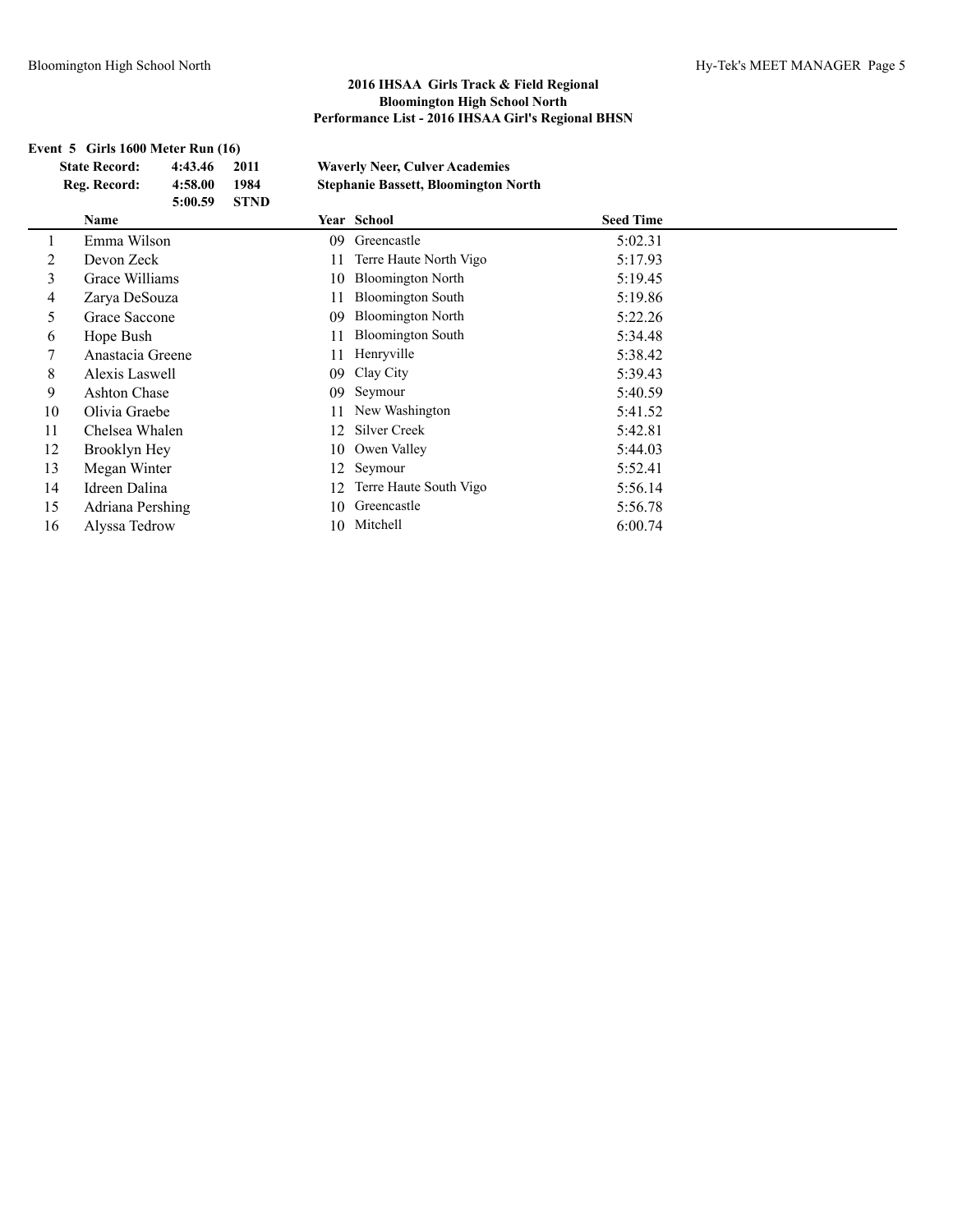### **Event 6 Girls 4x100 Meter Relay (16)**

| <b>State Record:</b> | 45.75 2003 |      |
|----------------------|------------|------|
| Reg. Record:         | 48.54      | 2015 |

**State Record: 45.75 2003 Fort Wayne Northrop, Fort Wayne Northrop Reg. Record: 48.54 2015 Bloomington South, Bloomington So. A Kao, E Morrone, C Bomba, M Grabowski**

|    | 48.46                    | <b>STND</b>                   |                                                      |                         |  |
|----|--------------------------|-------------------------------|------------------------------------------------------|-------------------------|--|
|    | <b>Team</b>              | Relay                         |                                                      | <b>Seed Time</b>        |  |
| 1  | <b>Bloomington South</b> | $\mathsf{A}$                  |                                                      | 48.64                   |  |
|    | 1) Addy Kao 10           | 2) Malieka Cummings 10        | 3) Cydney Bomba 12                                   | 4) Megan Grabowski 12   |  |
|    | 5) Emily Ehman 12        | 6) Senna Hendricks 10         | 7) Amanda Coleman 12                                 | 8) Ellen Richards 12    |  |
| 2  | <b>Brown County</b>      | A                             |                                                      | 52.24                   |  |
|    | 1) Elly Wertz 11         | 2) Shaelyn Biddle 09          | 3) Vivien Crimmins 10                                | 4) Kathleen McCann 10   |  |
|    | 5) Sam Francis 12        | 6) Coralynne Robinson 09      | 7) Evey Crimmins 09                                  |                         |  |
| 3  | Springs Valley           | A                             |                                                      | 52.46                   |  |
|    | 1) Shenay Francis 12     | 2) Sherine Munroe 12          | 3) Alanna Nelson 10                                  | 4) Caitlyn Reynolds 09  |  |
|    | 5) Bryanna Roach 09      |                               |                                                      |                         |  |
| 4  | Terre Haute North Vigo   | $\mathbf{A}$                  |                                                      | 52.53                   |  |
|    | 1) Stephanie Williams 11 | 2) Jamesha Clark              | 3) Hannah Bullard                                    | 4) Keeliegh Stigall 12  |  |
|    | 5) Sara Saliji           | 6) Laurel Staub               | 7) Jaylyn Parks 09                                   | 8) Keara Ellerbe        |  |
| 5  | Greencastle              | A                             |                                                      | 52.67                   |  |
|    | 1) Bailey Lausee 12      | 2) Bailey Shuee 09            | 3) Seelye Stoffregen 09                              | 4) Katerina King 12     |  |
|    | 5) Corrie Romer 12       | 6) Rose Lemier-Maurichitch 12 | 7) Aubrey Barker 09                                  | 8) Erin Thomas 09       |  |
| 6  | Jennings County          | A                             |                                                      | 52.77                   |  |
|    | 1) Justine Corya 12      | 2) Alexis Harsh 10            | 3) Denza Simpson 11                                  | 4) Molly Simmons 11     |  |
|    | 5) Kaliee Nauert 09      |                               |                                                      |                         |  |
| 7  | Jeffersonville           | A                             |                                                      | 53.72                   |  |
|    | 1) Evelynn Clay 10       | 2) Asia Williams 12           | 3) Larrisa Roseman 10                                | 4) Tamia Todd 09        |  |
|    | 5) Noelle Gray 10        |                               |                                                      |                         |  |
| 8  | <b>Bloomington North</b> | A                             |                                                      | 53.84                   |  |
|    | 1) Zoe Mantha 09         | 2) Abby Cannon 09             | 3) Shelby Storm 09                                   | 4) Zoie Ramsey 11       |  |
|    | 5) Hadlie Robertson 09   | 6) Kiley Moreland 11          |                                                      |                         |  |
| 9  | Martinsville             | A                             |                                                      | 53.97                   |  |
|    | 1) Betsy Nesbit 12       | 2) Kaitlyn Bowles 09          | 3) Liz Cheatham 10                                   | 4) Abby Martin 12       |  |
|    | 5) Jordyn Jarrett 12     | 6) Sarah Estep 11             | 7) Nikki Carlisle 09                                 |                         |  |
| 10 | Madison Consolidated     | $\mathbf{A}$                  |                                                      | 54.15                   |  |
|    | 1) Maddie Holland 11     | 2) Taylor Hysell 12           | 3) Daija O'Banion 12                                 | 4) Sage Sproles 11      |  |
|    | 5) Leah Partin 10        |                               |                                                      |                         |  |
| 11 | <b>Silver Creek</b>      | A                             |                                                      | 54.27                   |  |
|    | 1) Hannah Dudley 09      | 2) Haley Baxter 11            | 3) Emory Lewis 12                                    | 4) Abby May 11          |  |
|    | 5) Alexis Cook 11        | 6) Kylie Baxter 12            | 7) Natalie Biggs 10                                  | 8) Dharma Collins 11    |  |
| 12 | Rock Creek Academy       | A                             |                                                      | 54.39                   |  |
|    | 1) Renayah Bailey 10     | 2) Alexis Barnes-Davies 09    | 3) Benedicte Nzombi-Fenner 114) Nai'mah Slaughter 09 |                         |  |
|    | 5) Isis Slaughter 12     |                               |                                                      |                         |  |
| 13 | Sullivan                 | A                             |                                                      | 54.47                   |  |
|    | 1) Kolbi Mahurin 10      | 2) Caylen Andre 12            | 3) Emily Greggs 11                                   | 4) Nicole Hutchcraft 11 |  |
|    | 5) Abigayle Hall 09      | 6) Zoe Smith 09               |                                                      |                         |  |
| 14 | North Putnam             | $\mathbf{A}$                  |                                                      | 54.91                   |  |
|    | 1) Jaden Day 09          | 2) Aleah Duncan 11            | 3) Sarah Fry 11                                      | 4) Kathryn Hines 11     |  |
|    | 5) Emily O'Neal 10       | 6) Kayla Pace 09              | 7) Addie Reeves 09                                   | 8) Kinzey Young 09      |  |
| 15 | Eastern Greene           | $\mathbf{A}$                  |                                                      | 54.93                   |  |
|    | 1) Karah Massey 09       | 2) Lindsey Sparks 11          | 3) Rachel McLaughlin 12                              | 4) Sidnee Johnson 11    |  |
|    | 5) Olivia Arnett 09      | 6) Aleah Caraballo 09         | 7) Victorya Valentine 09                             |                         |  |
| 16 | Seymour                  | A                             |                                                      | 55.69                   |  |
|    | 1) Jessica Blevins 09    | 2) Cecily Coffman 11          | 3) Avery DeHart 09                                   | 4) Megan Ritz 09        |  |
|    | 5) Alexis Gross 11       | 6) Jalen Snider 09            | 7) Yesenia Varela 09                                 | 8) Brenda Zuniga 11     |  |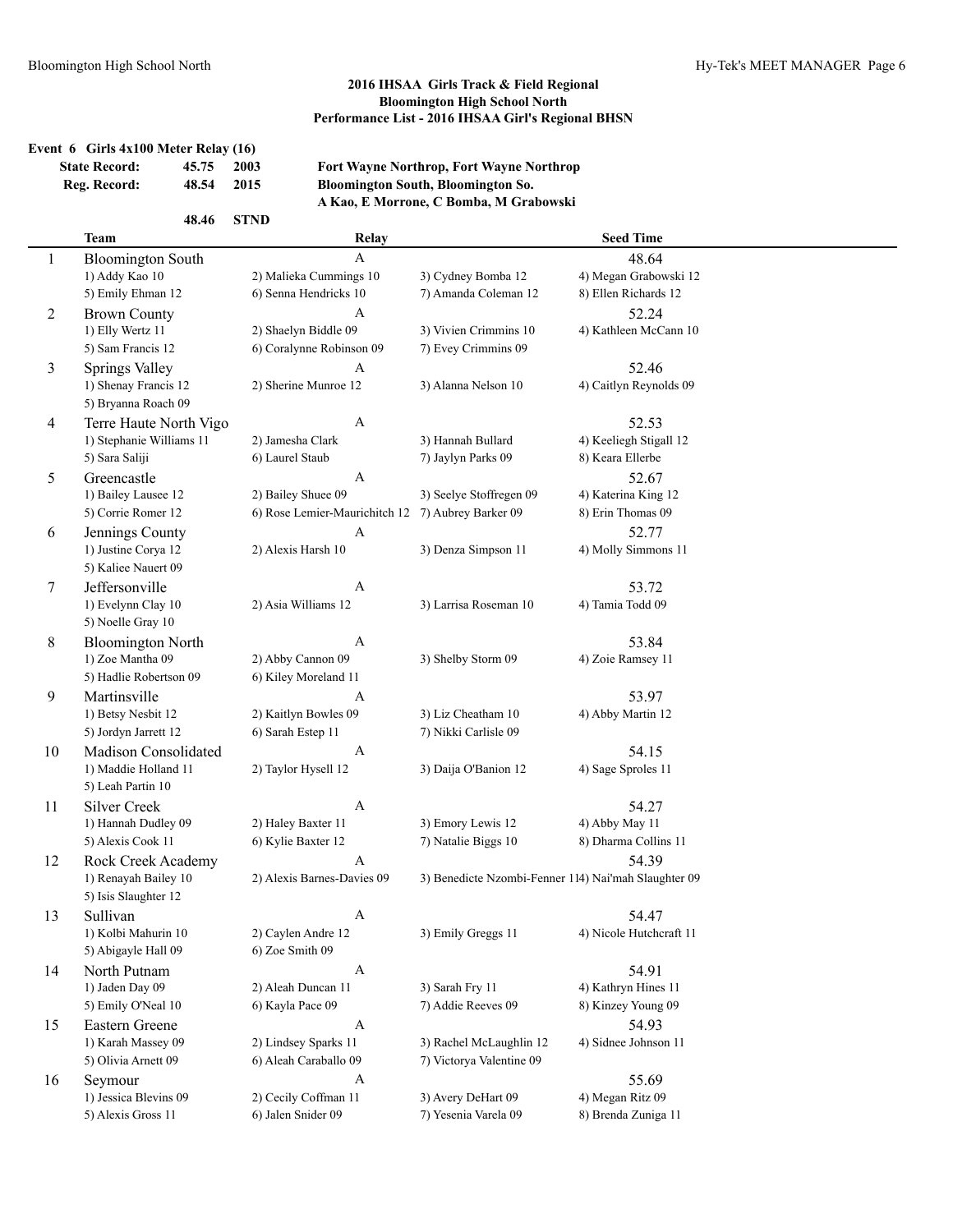|    | Event 7 Girls 400 Meter Dash (16) |       |             |     |                                        |                  |  |  |  |
|----|-----------------------------------|-------|-------------|-----|----------------------------------------|------------------|--|--|--|
|    | <b>State Record:</b>              | 52.42 | 1986        |     | Maicel Malone, North Central (Indpls.) |                  |  |  |  |
|    | Reg. Record:                      | 56.73 | <b>2000</b> |     | Andrea Cartwright, Jeffersonville      |                  |  |  |  |
|    |                                   | 57.83 | <b>STND</b> |     |                                        |                  |  |  |  |
|    | Name                              |       |             |     | Year School                            | <b>Seed Time</b> |  |  |  |
|    | Eden Siples                       |       |             | 09. | Northview                              | 1:00.78          |  |  |  |
| 2  | Ellen Richards                    |       |             |     | <b>Bloomington South</b>               | 1:01.41          |  |  |  |
| 3  | Justine Corya                     |       |             | 12  | Jennings County                        | 1:01.94          |  |  |  |
| 4  | Paige Chitwood                    |       |             | 10  | <b>Bloomington North</b>               | 1:02.11          |  |  |  |
| 5  | Alanna Nelson                     |       |             | 10  | <b>Springs Valley</b>                  | 1:02.49          |  |  |  |
| 6  | Chelsie Edwards                   |       |             | 09  | Cloverdale                             | 1:02.53          |  |  |  |
| 7  | Jhala Henry                       |       |             |     | Jeffersonville                         | 1:02.55          |  |  |  |
| 8  | Sarah Lonneman                    |       |             | 10  | Terre Haute South Vigo                 | 1:02.60          |  |  |  |
| 9  | Alisha Steward                    |       |             | 12  | Clay City                              | 1:02.93          |  |  |  |
| 10 | Skylar Tucker                     |       |             | 10  | Linton-Stockton                        | 1:03.12          |  |  |  |
| 11 | Leah Partin                       |       |             | 10  | Madison Consolidated                   | 1:03.28          |  |  |  |
| 12 | Breanna Barger                    |       |             |     | Crothersville                          | 1:03.52          |  |  |  |
| 13 | Morgan Weir                       |       |             | 10  | West Vigo                              | 1:03.54          |  |  |  |
| 14 | Mikaela Grout                     |       |             | 12  | Seymour                                | 1:04.03          |  |  |  |
| 15 | Taylor Cole                       |       |             | 10  | Southwestern (Hanover)                 | 1:04.23          |  |  |  |
| 16 | Kristen Stuckwisch                |       |             | 10  | <b>Brownstown Central</b>              | 1:04.54          |  |  |  |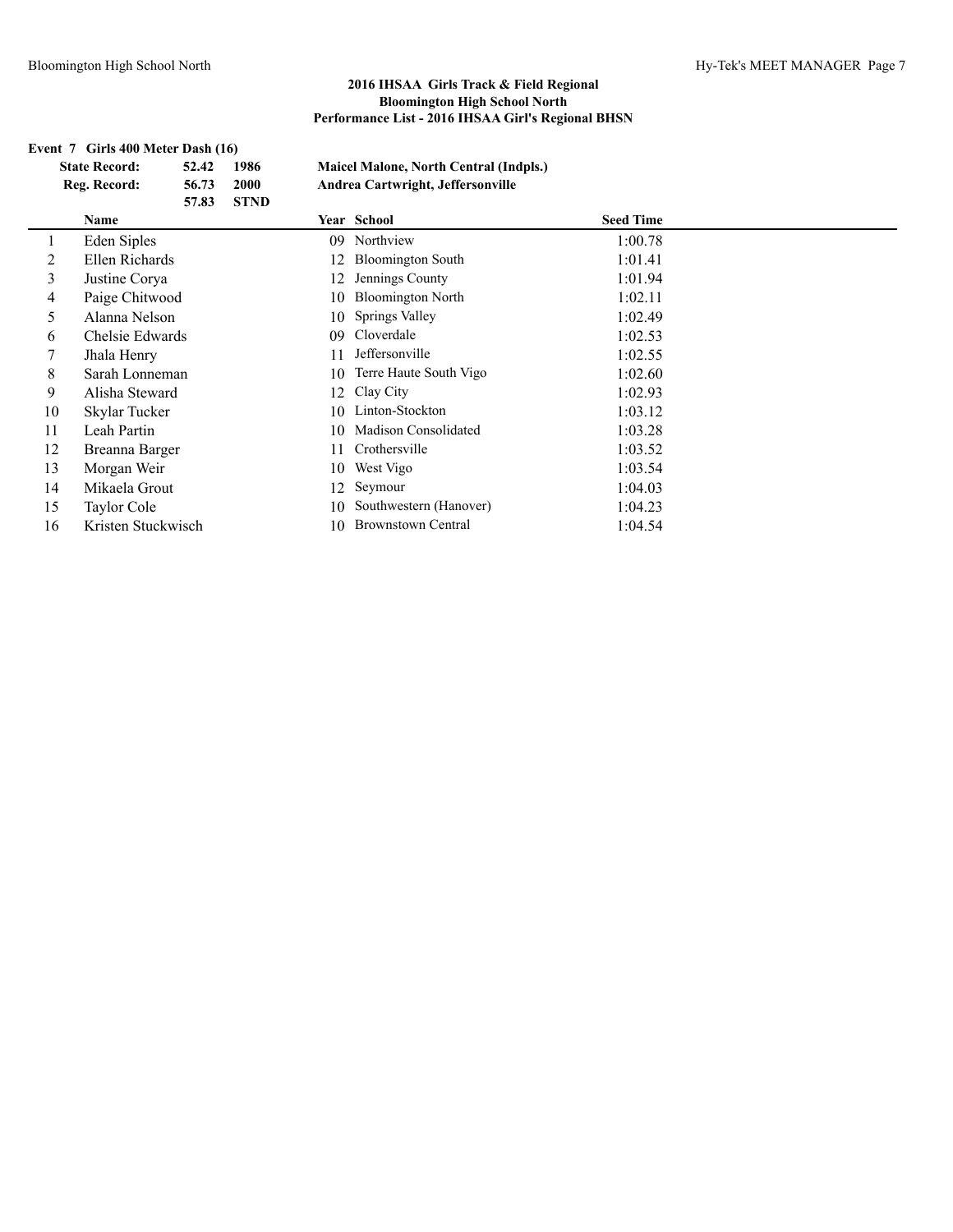|    | Event 8 Girls 300 Meter Hurdles (16) |       |             |    |                                   |                  |             |  |  |  |
|----|--------------------------------------|-------|-------------|----|-----------------------------------|------------------|-------------|--|--|--|
|    | <b>State Record:</b>                 | 41.36 | 2014        |    | Symone Black, Ft. Wayne Concordia |                  |             |  |  |  |
|    | Reg. Record:                         | 43.96 | 5/2015      |    | Keri Ertel, Jennings Cou          |                  |             |  |  |  |
|    |                                      | 45.11 | <b>STND</b> |    |                                   |                  |             |  |  |  |
|    | Name                                 |       |             |    | Year School                       | <b>Seed Time</b> |             |  |  |  |
|    | Gracie Heeb                          |       |             | 12 | <b>Bloomington North</b>          | 44.40            | <b>STND</b> |  |  |  |
| 2  | Jordan Monson                        |       |             | 09 | <b>Bloomington South</b>          | 47.87            |             |  |  |  |
| 3  | Sejal Rajamani                       |       |             | 09 | <b>Bloomington South</b>          | 48.27            |             |  |  |  |
| 4  | Alathia Bowden                       |       |             | 12 | West Vigo                         | 48.34            |             |  |  |  |
| 5  | Caitlyn Reynolds                     |       |             | 09 | Springs Valley                    | 48.52            |             |  |  |  |
| 6  | Abby Denham                          |       |             | 11 | White River Valley                | 49.18            |             |  |  |  |
| 7  | Molly Essig                          |       |             | 11 | Terre Haute South Vigo            | 49.26            |             |  |  |  |
| 8  | Seelye Stoffregen                    |       |             | 09 | Greencastle                       | 49.55            |             |  |  |  |
| 9  | Denza Simpson                        |       |             | 11 | Jennings County                   | 51.12            |             |  |  |  |
| 10 | Rylee Ellett                         |       |             | 11 | White River Valley                | 51.56            |             |  |  |  |
| 11 | Jasmine Blais                        |       |             | 09 | Mitchell                          | 51.89            |             |  |  |  |
| 12 | Audrey Litten                        |       |             | 12 | Edgewood                          | 51.90            |             |  |  |  |
| 13 | Haley Huddleston                     |       |             | 12 | Henryville                        | 52.16            |             |  |  |  |
| 14 | Savannah Cravens                     |       |             | 09 | Mitchell                          | 52.28            |             |  |  |  |
| 15 | Noelle Gray                          |       |             | 10 | Jeffersonville                    | 52.36            |             |  |  |  |
| 16 | Moriah Northcutt                     |       |             | 11 | <b>Switzerland County</b>         | 52.96            |             |  |  |  |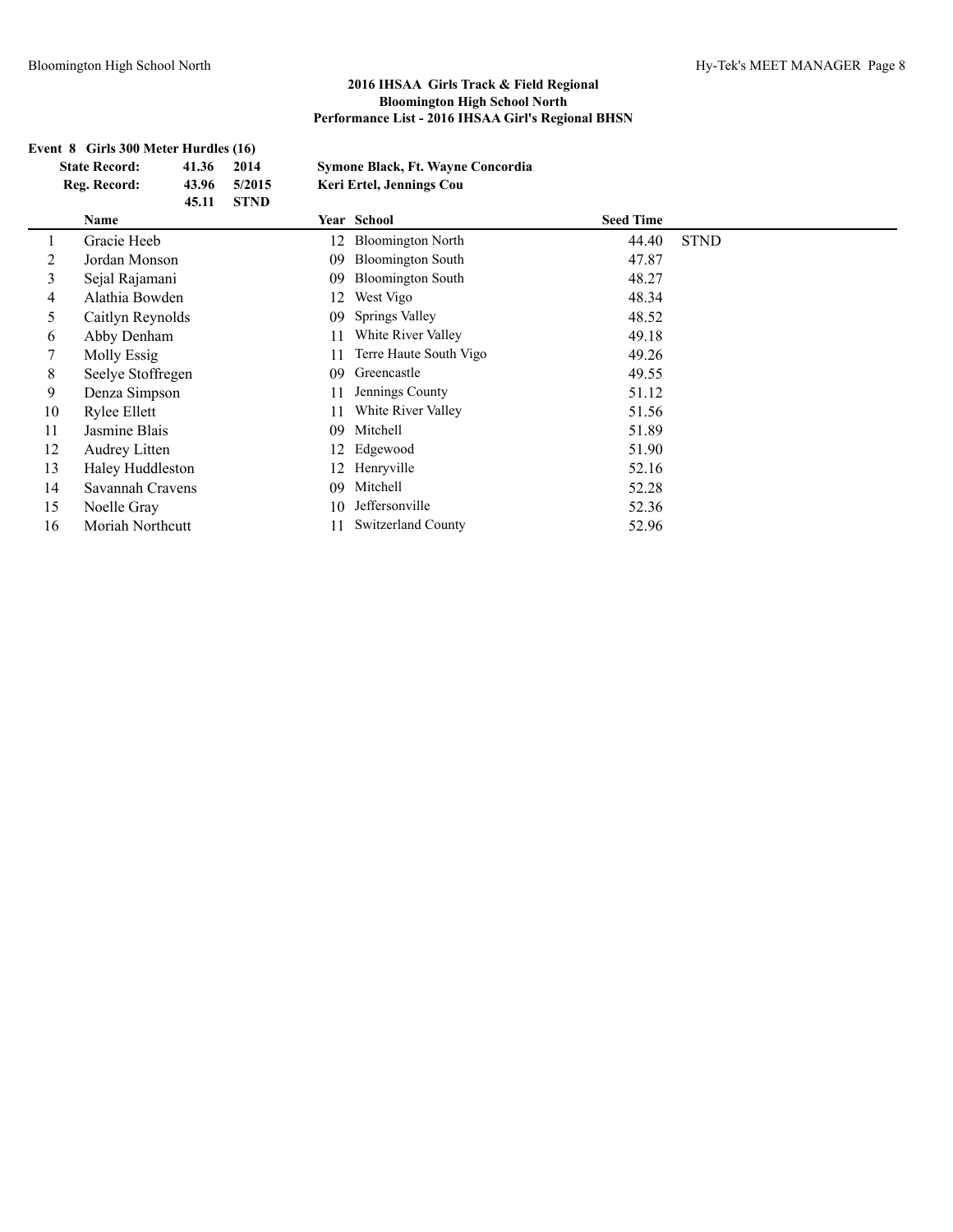|                                                                                        | Event 9 Girls 800 Meter Run (16) |         |             |    |                                       |                  |  |  |
|----------------------------------------------------------------------------------------|----------------------------------|---------|-------------|----|---------------------------------------|------------------|--|--|
| <b>State Record:</b><br>2:07.91<br>2013<br><b>Brittany Neeley, Eastern (Greentown)</b> |                                  |         |             |    |                                       |                  |  |  |
|                                                                                        | Reg. Record:                     | 2:12.20 | 1984        |    | <b>Rachell Roberts, Columbus East</b> |                  |  |  |
|                                                                                        |                                  | 2:16.01 | <b>STND</b> |    |                                       |                  |  |  |
|                                                                                        | Name                             |         |             |    | Year School                           | <b>Seed Time</b> |  |  |
|                                                                                        | Toudora Galuska                  |         |             | 10 | <b>Bloomington South</b>              | 2:23.60          |  |  |
| 2                                                                                      | Maddie McMullen                  |         |             | 10 | <b>Bloomington South</b>              | 2:23.75          |  |  |
| 3                                                                                      | Grace Saccone                    |         |             | 09 | <b>Bloomington North</b>              | 2:23.80          |  |  |
| 4                                                                                      | Corrissa Proctor                 |         |             |    | <b>Brown County</b>                   | 2:24.89          |  |  |
| 5                                                                                      | Devon Zeck                       |         |             | 11 | Terre Haute North Vigo                | 2:25.60          |  |  |
| 6                                                                                      | Lindsay Welker                   |         |             | 12 | Terre Haute North Vigo                | 2:25.65          |  |  |
| 7                                                                                      | Alisha Steward                   |         |             | 12 | Clay City                             | 2:29.20          |  |  |
| 8                                                                                      | Hailey Lacy                      |         |             | 12 | Jeffersonville                        | 2:29.90          |  |  |
| 9                                                                                      | Emma Brock                       |         |             | 10 | Seymour                               | 2:31.15          |  |  |
| 10                                                                                     | Ally Nichols                     |         |             | 10 | South Putnam                          | 2:31.27          |  |  |
| 11                                                                                     | Margaret Day                     |         |             | 10 | <b>Silver Creek</b>                   | 2:31.90          |  |  |
| 12                                                                                     | Ella Flynn                       |         |             |    | <b>Bloomington North</b>              | 2:33.61          |  |  |
| 13                                                                                     | Leah Anders                      |         |             | 09 | <b>Switzerland County</b>             | 2:34.18          |  |  |
| 14                                                                                     | Abby Voss                        |         |             | 10 | Seymour                               | 2:34.24          |  |  |
| 15                                                                                     | Alexis Laswell                   |         |             | 09 | Clay City                             | 2:35.43          |  |  |
| 16                                                                                     | <b>Stevie McNew</b>              |         |             | 09 | <b>Springs Valley</b>                 | 2:38.89          |  |  |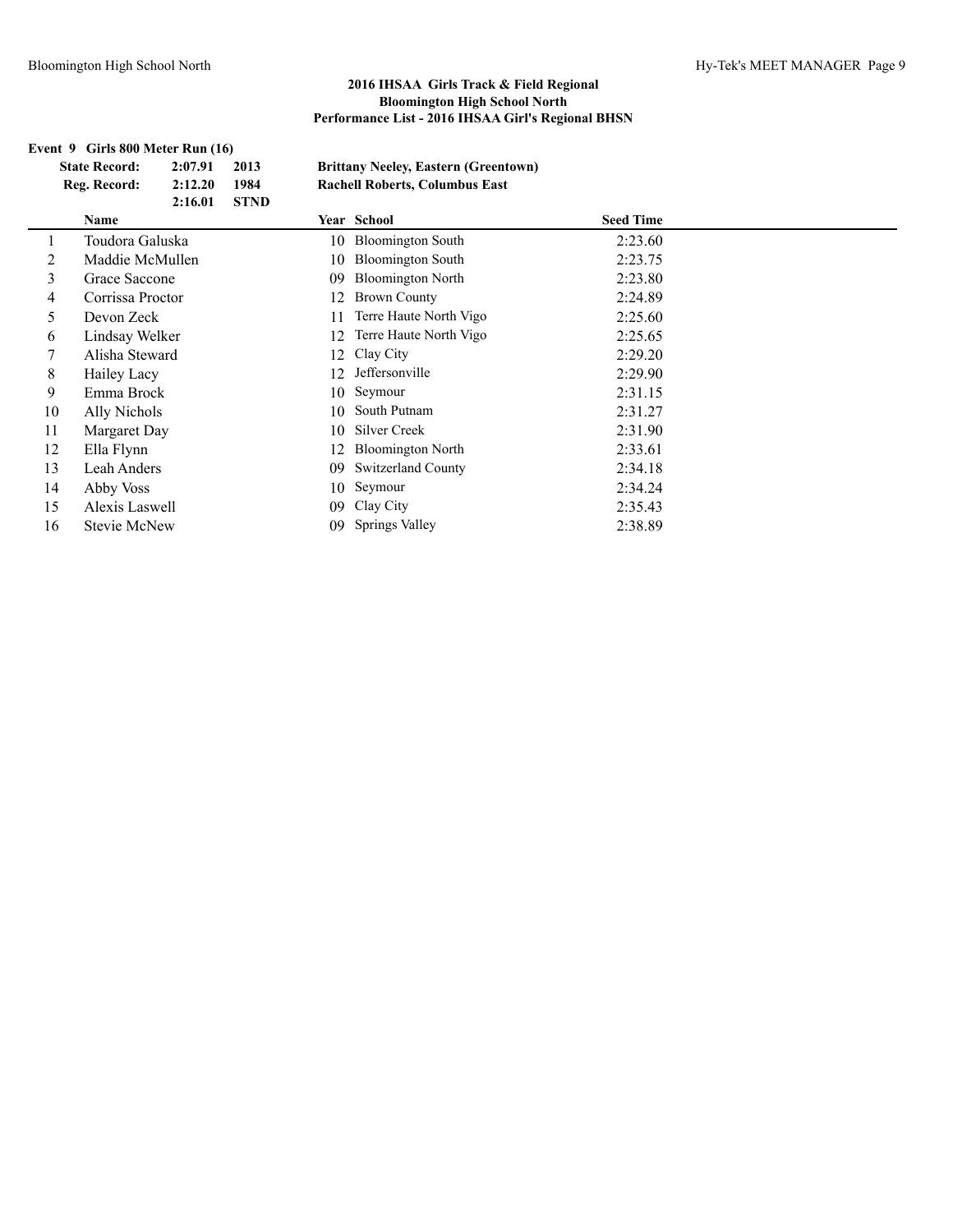|    | Event 10 Girls 3200 Meter Run (16)   |                      |              |     |                                                              |                  |             |
|----|--------------------------------------|----------------------|--------------|-----|--------------------------------------------------------------|------------------|-------------|
|    | <b>State Record:</b><br>Reg. Record: | 10:11.20<br>11:02.94 | 2015<br>1989 |     | Anna Rohrer, Mishawaka<br>Daniellia Daggy, Bloomington South |                  |             |
|    |                                      | 10:58.00             | <b>STND</b>  |     |                                                              |                  |             |
|    | Name                                 |                      |              |     | Year School                                                  | <b>Seed Time</b> |             |
|    | Emma Wilson                          |                      |              | 09. | Greencastle                                                  | 10:53.13         | <b>STND</b> |
| 2  | Alli Workman                         |                      |              | 12  | Bloomfield                                                   | 11:13.68         |             |
| 3  | Grace Williams                       |                      |              | 10  | <b>Bloomington North</b>                                     | 11:40.01         |             |
| 4  | Joy Brown                            |                      |              | 12  | <b>Bloomington North</b>                                     | 11:43.50         |             |
| 5  | Macy Evans                           |                      |              | 12  | <b>Bloomington South</b>                                     | 11:50.69         |             |
| 6  | Tori Bomba                           |                      |              | 10  | <b>Bloomington South</b>                                     | 11:55.83         |             |
| 7  | Hannah Bunch                         |                      |              | 11  | Terre Haute North Vigo                                       | 12:00.44         |             |
| 8  | Elizabeth Bredeweg                   |                      |              | 11  | Shakamak                                                     | 12:08.30         |             |
| 9  | <b>Ashton Chase</b>                  |                      |              | 09  | Seymour                                                      | 12:12.39         |             |
| 10 | Olivia Graebe                        |                      |              | 11  | New Washington                                               | 12:17.76         |             |
| 11 | Sandra Warren                        |                      |              | 12  | Salem                                                        | 12:24.98         |             |
| 12 | Anastacia Greene                     |                      |              | 11  | Henryville                                                   | 12:25.15         |             |
| 13 | Mary Gatrell                         |                      |              | 09  | Terre Haute North Vigo                                       | 12:46.74         |             |
| 14 | Alyssa Schafsnitz                    |                      |              | 10  | <b>Silver Creek</b>                                          | 12:57.00         |             |
| 15 | Madelyn Brown                        |                      |              | 10  | West Vigo                                                    | 12:58.84         |             |
| 16 | Carrie Flinn                         |                      |              | 12  | <b>Bedford North Lawrence</b>                                | 12:59.79         |             |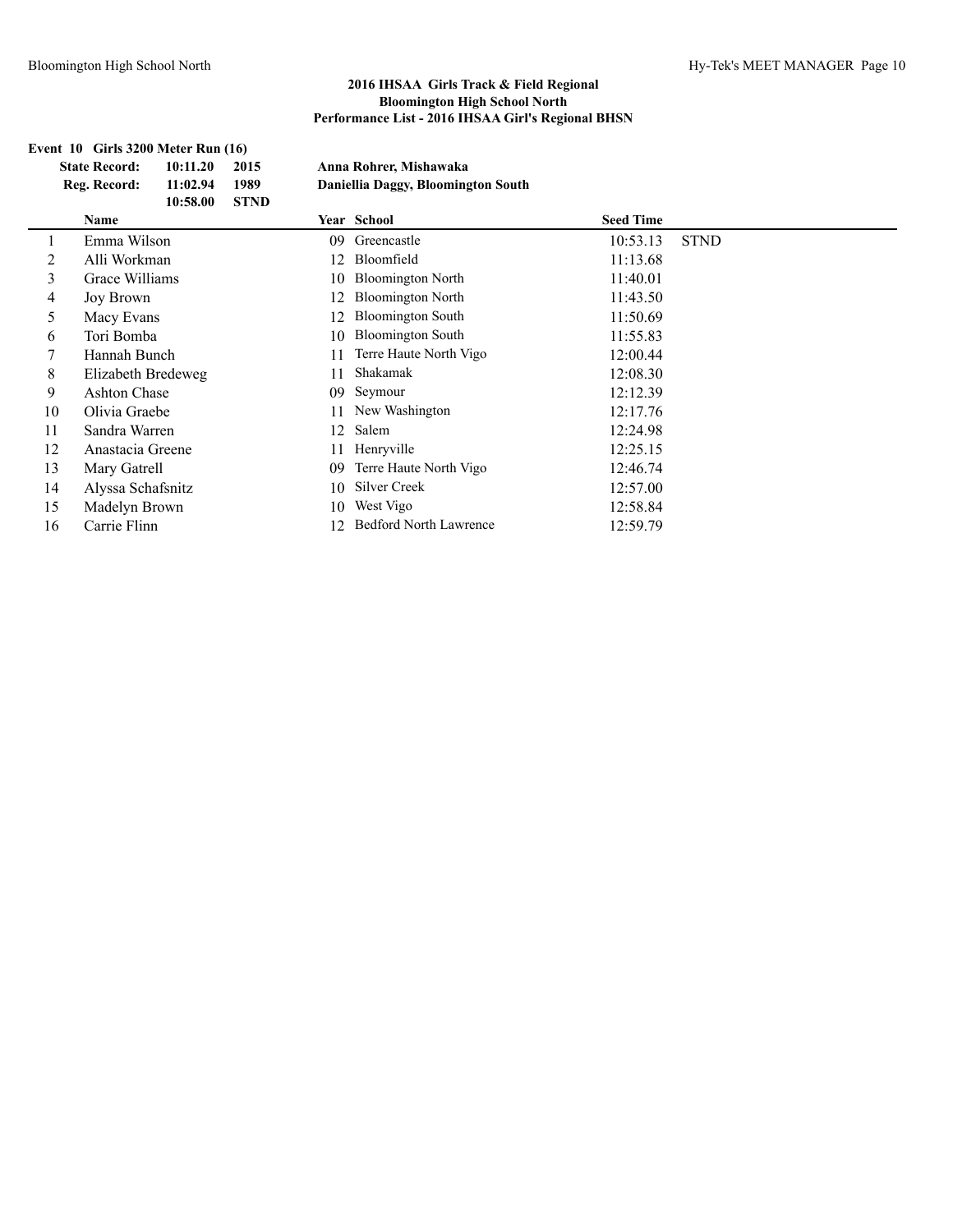|                | <b>State Record:</b><br>Reg. Record: | 3:47.37<br>4:00.59            | 2011<br>2014           | <b>Lawrence North, Lawrence North</b><br>Bloomington North, Bloomington No. |                         |  |
|----------------|--------------------------------------|-------------------------------|------------------------|-----------------------------------------------------------------------------|-------------------------|--|
|                |                                      |                               |                        | T Clements, G Heeb, J Campbell, K Raphael                                   |                         |  |
|                |                                      | 3:58.88                       | <b>STND</b>            |                                                                             |                         |  |
|                | <b>Team</b>                          |                               | Relay                  |                                                                             | <b>Seed Time</b>        |  |
| 1              | <b>Bloomington South</b>             |                               | $\mathbf{A}$           |                                                                             | 4:12.66                 |  |
|                | 1) Ellen Richards 12                 |                               | 2) Cydney Bomba 12     | 3) Camryn Lien 11                                                           | 4) Megan Grabowski 12   |  |
|                | 5) Hope Gummere 09                   |                               | 6) Senna Hendricks 10  | 7) Sarah Beathea 10                                                         | 8) Breanna Abram 12     |  |
| $\overline{2}$ |                                      | Terre Haute North Vigo        | A                      |                                                                             | 4:13.60                 |  |
|                | 1) Karen McGuire 11                  |                               | 2) Keeliegh Stigall 12 | 3) Josie Rakes 12                                                           | 4) Lindsay Welker 12    |  |
|                | 5) Kaitlin Rooksberry 10             |                               | 6) Antonia Bulbolz 11  | 7) Abby Kissinger                                                           | 8) Devon Zeck 11        |  |
| 3              | Greencastle                          |                               | A                      |                                                                             | 4:14.19                 |  |
|                |                                      | 1) Rose Lemier-Maurichitch 12 | 2) Allison White 12    | 3) Bailey Shuee 09                                                          | 4) Seelye Stoffregen 09 |  |
|                | 5) Corrie Romer 12                   |                               | 6) Erin Thomas 09      | 7) Aubrey Barker 09                                                         | 8) Emma Wilson 09       |  |
| 4              |                                      | Terre Haute South Vigo        | A                      |                                                                             | 4:15.60                 |  |
|                | 1) Mara Russell 10                   |                               | 2) Sarah Lonneman 10   | 3) Ruby Pigg 10                                                             | 4) Amanda Moore 11      |  |
|                | 5) Caroline Findley 10               |                               | 6) Alayna Moore 11     | 7) Marianne Glaziner 09                                                     | 8) Idreen Dalina 12     |  |
| 5              | <b>Springs Valley</b>                |                               | A                      |                                                                             | 4:21.24                 |  |
|                | 1) Aliegha Punturi 09                |                               | 2) Stevie McNew 09     | 3) Alanna Nelson 10                                                         | 4) Lauren Orr 09        |  |
|                | 5) McCall Kellams 10                 |                               | 6) Caitlyn Reynolds 09 | 7) Sophie Webster 10                                                        |                         |  |
| 6              | <b>Brown County</b>                  |                               | A                      |                                                                             | 4:24.70                 |  |
|                | 1) Kathleen McCann 10                |                               | 2) Maddy Fields 11     | 3) Ryanne Smith 11                                                          | 4) Jalynn Stanford 12   |  |
|                | 5) Kiyomi Ball 09                    |                               | 6) Corrissa Proctor 12 | 7) Kennedy Bruner 12                                                        | 8) Olivia Lee 10        |  |
| 7              | <b>Bloomington North</b>             |                               | A                      |                                                                             | 4:26.75                 |  |
|                | 1) Alicia DeMars 11                  |                               | 2) Jenna Popp 09       | 3) Bella Farmer 10                                                          | 4) Ella Flynn 12        |  |
|                | 5) Kiley Bouvier 09                  |                               | 6) Kiley Moreland 11   | 7) Paige Chitwood 10                                                        | 8) Hadlie Robertson 09  |  |
| 8              | Seymour                              |                               | A                      |                                                                             | 4:26.92                 |  |
|                | 1) Claire Loebker 10                 |                               | 2) Alexis Gross 11     | 3) Mikaela Grout 12                                                         | 4) Oriana Morales 10    |  |
|                | 5) Sarah Benefiel 11                 |                               | 6) Brett Kleber 09     | 7) Jalen Snider 09                                                          | 8) Megan Winter 12      |  |
| 9              | Jeffersonville                       |                               | A                      |                                                                             | 4:27.51                 |  |
|                | 1) Callista Tate 09                  |                               | 2) Asia Williams 12    | 3) Jhala Henry 11                                                           | 4) Hailey Lacy 12       |  |
|                | 5) Evelynn Clay 10                   |                               | 6) Amirah Daugharty 10 | 7) Kerrigan Young 12                                                        |                         |  |
| 10             | Edgewood                             |                               | A                      |                                                                             | 4:30.27                 |  |
|                | 1) Audrey Litten 12                  |                               | 2) Celine Hornick 11   | 3) Stephany Foster 10                                                       | 4) Kaylee Meyer 09      |  |
|                | 5) Deadra Ingram 09                  |                               | 6) Megan Mishler 10    | 7) Amber Vecrumba 11                                                        |                         |  |
| 11             | Jennings County                      |                               | A                      |                                                                             | 4:31.86                 |  |
|                | 1) Naomi Beal 09                     |                               | 2) Alana Daeger 09     | 3) Emma McPeek 10                                                           | 4) Denza Simpson 11     |  |
|                | 5) Marley Stearns 09                 |                               |                        |                                                                             |                         |  |
| 12             | White River Valley                   |                               | A                      |                                                                             | 4:32.59                 |  |
|                | 1) Raylee Davidson 09                |                               | 2) Kyra Frye 11        | 3) Rylee Ellett 11                                                          | 4) Abby Denham 11       |  |
|                | 5) Payton Franklin 10                |                               | 6) Adrian Henico 11    | 7) Sydney Stahl 09                                                          |                         |  |
| 13             | <b>Silver Creek</b>                  |                               | $\mathbf{A}$           |                                                                             | 4:32.63                 |  |
|                | 1) Katie Cooper 11                   |                               | 2) Abby May 11         | 3) Madison Gentner 10                                                       | 4) Chelsea Whalen 12    |  |
|                | 5) Emory Lewis 12                    |                               | 6) Margaret Day 10     | 7) Grace Sherrow 09                                                         | 8) Sarah Jones 09       |  |
| 14             | Owen Valley                          |                               | A                      |                                                                             | 4:34.10                 |  |
|                | 1) Abigail Herrington 09             |                               | 2) Kara Schafer 10     | 3) Cameron Morrow 09                                                        | 4) Lauren Godwin 10     |  |
|                | 5) Elizabeth Beeman 10               |                               | 6) Ashley Johnson 09   |                                                                             |                         |  |
| 15             | Martinsville                         |                               | $\mathbf{A}$           |                                                                             | 4:36.57                 |  |
|                | 1) Emily Krulik 12                   |                               | 2) Nikki Carlisle 09   | 3) Mady Meiring 09<br>4) Sarah Estep 11                                     |                         |  |
|                | 5) Emma Hess 11                      |                               | 6) Katie Forler 12     | 7) Deanna Stout 12                                                          |                         |  |
| 16             | Switzerland County                   |                               | A                      |                                                                             | 4:37.64                 |  |
|                | 1) Leah Anders 09                    |                               | 2) Maggie Clayton 09   | 3) MacKenzie Covington 11                                                   | 4) Moriah Northcutt 11  |  |
|                | 5) Jade Mullins 12                   |                               | 6) McKayli Scudder 11  |                                                                             |                         |  |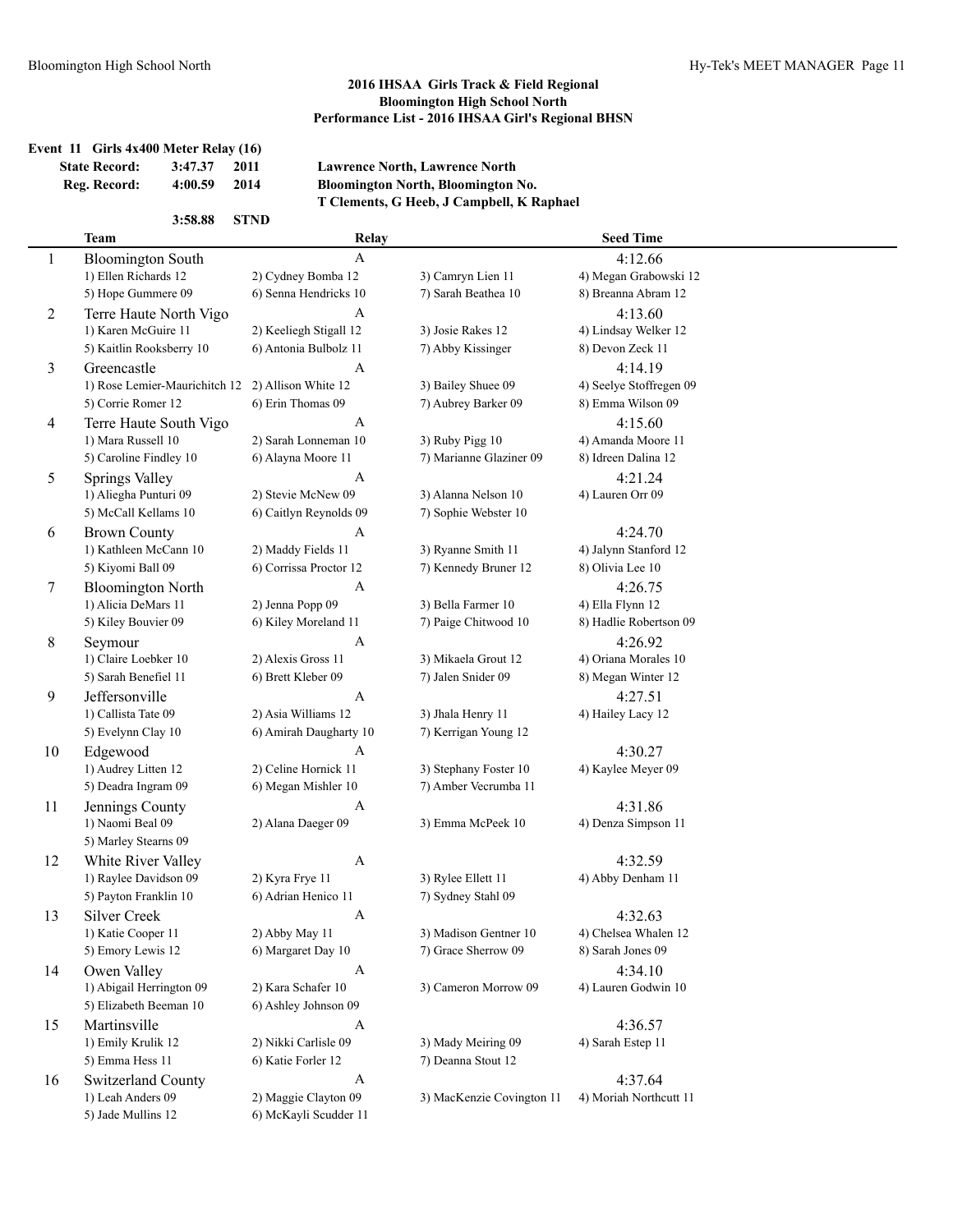# **Event 12 Girls High Jump (19)**

|                      | ent 12 - Giris migh Jump (19) |           |             |    |                              |                  |             |  |  |  |
|----------------------|-------------------------------|-----------|-------------|----|------------------------------|------------------|-------------|--|--|--|
| <b>State Record:</b> |                               | $6-00$    | 1985        |    | Angela Bradburn, Norwell     |                  |             |  |  |  |
|                      | Reg. Record:                  | $5 - 08$  | 2001        |    | Rachel Kohler, Floyd Central |                  |             |  |  |  |
|                      |                               | $5-04.00$ | <b>STND</b> |    |                              |                  |             |  |  |  |
|                      | <b>Name</b>                   |           |             |    | Year School                  | <b>Seed Mark</b> |             |  |  |  |
| 1                    | Sarah Wieligman               |           |             | 12 | <b>Bloomington North</b>     | 5-05.00          | <b>STND</b> |  |  |  |
| $\overline{2}$       | Amber Vecrumba                |           |             | 11 | Edgewood                     | $5-02.00$        |             |  |  |  |
| 3                    | Caroline Wilson               |           |             | 10 | Linton-Stockton              | $5 - 00.00$      |             |  |  |  |
| $\overline{4}$       | <b>Aubrey Barker</b>          |           |             | 09 | Greencastle                  | $5 - 00.00$      |             |  |  |  |
| 5                    | Haley Huddleston              |           |             | 12 | Henryville                   | $4 - 10.00$      |             |  |  |  |
| 6                    | Nai'mah Slaughter             |           |             | 09 | Rock Creek Academy           | $4 - 10.00$      |             |  |  |  |
| 7                    | <b>Allison White</b>          |           |             | 12 | Greencastle                  | $4 - 10.00$      |             |  |  |  |
| 8                    | <b>Hailley Peters</b>         |           |             | 11 | Trinity Lutheran             | $4 - 10.00$      |             |  |  |  |
| 9                    | Megan Johnson                 |           |             | 11 | <b>Bloomington South</b>     | $4 - 10.00$      |             |  |  |  |
| 10                   | Claire Finn                   |           |             | 12 | <b>Bloomington North</b>     | 4-08.00          |             |  |  |  |
| 11                   | Jasmine Blais                 |           |             | 09 | Mitchell                     | 4-08.00          |             |  |  |  |
| 12                   | Maddy Jaeger                  |           |             | 12 | Terre Haute South Vigo       | 4-08.00          |             |  |  |  |
| 13                   | Avee Jeffers                  |           |             | 10 | Clay City                    | 4-08.00          |             |  |  |  |
| 14                   | Eden Siples                   |           |             | 09 | Northview                    | 4-08.00          |             |  |  |  |
| 15                   | Lauren Godwin                 |           |             | 10 | Owen Valley                  | 4-08.00          |             |  |  |  |
| 16                   | McKayli Scudder               |           |             | 11 | <b>Switzerland County</b>    | 4-08.00          |             |  |  |  |
| 17                   | Sage Sproles                  |           |             | 11 | Madison Consolidated         | 4-08.00          |             |  |  |  |
| 18                   | Megan Ritz                    |           |             | 09 | Seymour                      | 4-08.00          |             |  |  |  |

19 Bailey Silvers 11 Bloomington South 4-08.00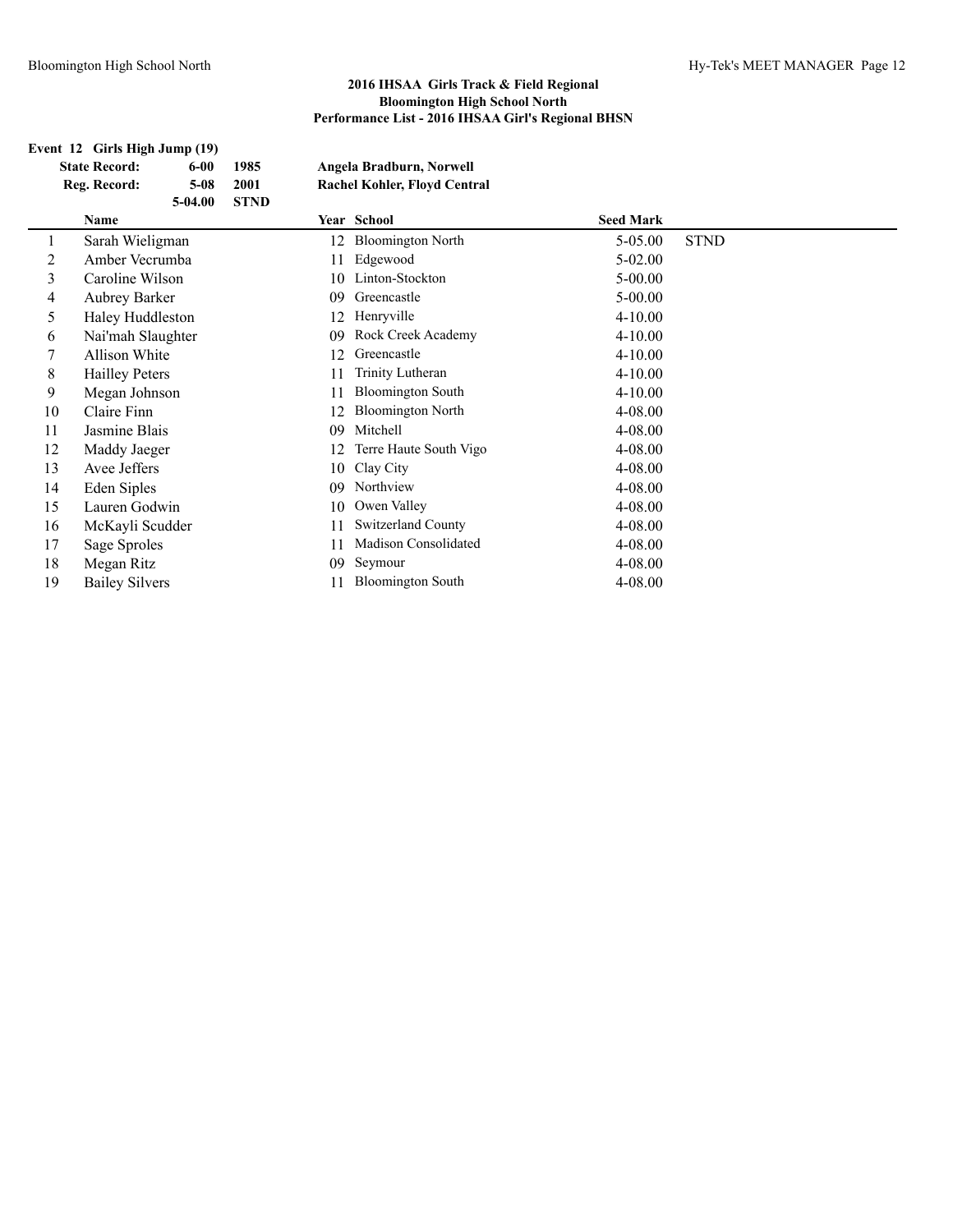|    | Event 13 Girls Long Jump (16)<br><b>State Record:</b><br>Reg. Record: | $20 - 04$<br>19-03.75<br>17-11.00 | 1986<br>1986<br><b>STND</b> |    | Tonya Sedwick, Jeffersonville<br>Tonya Sedwick, Jeffersonville |                  |  |
|----|-----------------------------------------------------------------------|-----------------------------------|-----------------------------|----|----------------------------------------------------------------|------------------|--|
|    | Name                                                                  |                                   |                             |    | Year School                                                    | <b>Seed Mark</b> |  |
|    | Hailey Lacy                                                           |                                   |                             | 12 | Jeffersonville                                                 | 16-06.25         |  |
| 2  | Emily Ehman                                                           |                                   |                             | 12 | <b>Bloomington South</b>                                       | 16-05.00         |  |
| 3  | Laura Groenbech                                                       |                                   |                             | 12 | Terre Haute South Vigo                                         | 16-01.00         |  |
| 4  | Jenna Daniel                                                          |                                   |                             | 11 | Charlestown                                                    | 15-09.75         |  |
| 5  | Gracie Heeb                                                           |                                   |                             | 12 | <b>Bloomington North</b>                                       | 15-09.00         |  |
| 6  | Abby Martin                                                           |                                   |                             | 12 | Martinsville                                                   | 15-08.25         |  |
| 7  | Alexis Harsh                                                          |                                   |                             | 10 | Jennings County                                                | 15-07.50         |  |
| 8  | Nai'mah Slaughter                                                     |                                   |                             | 09 | Rock Creek Academy                                             | 15-06.25         |  |
| 9  | Amanda Coleman                                                        |                                   |                             | 12 | <b>Bloomington South</b>                                       | 15-05.50         |  |
| 10 | Shenay Francis                                                        |                                   |                             | 12 | Springs Valley                                                 | 15-05.00         |  |
| 11 | Elly Wertz                                                            |                                   |                             | 11 | <b>Brown County</b>                                            | 15-03.75         |  |
| 12 | Skylar Tucker                                                         |                                   |                             | 10 | Linton-Stockton                                                | 15-03.50         |  |
| 13 | Emily Kerr                                                            |                                   |                             | 09 | Terre Haute South Vigo                                         | 15-03.00         |  |
| 14 | <b>Haley Motsinger</b>                                                |                                   |                             | 11 | Salem                                                          | 15-01.00         |  |
| 15 | Sarah Brewster                                                        |                                   |                             | 10 | <b>Bedford North Lawrence</b>                                  | 15-00.75         |  |
| 16 | <b>Aubrey Barker</b>                                                  |                                   |                             | 09 | Greencastle                                                    | 14-11.00         |  |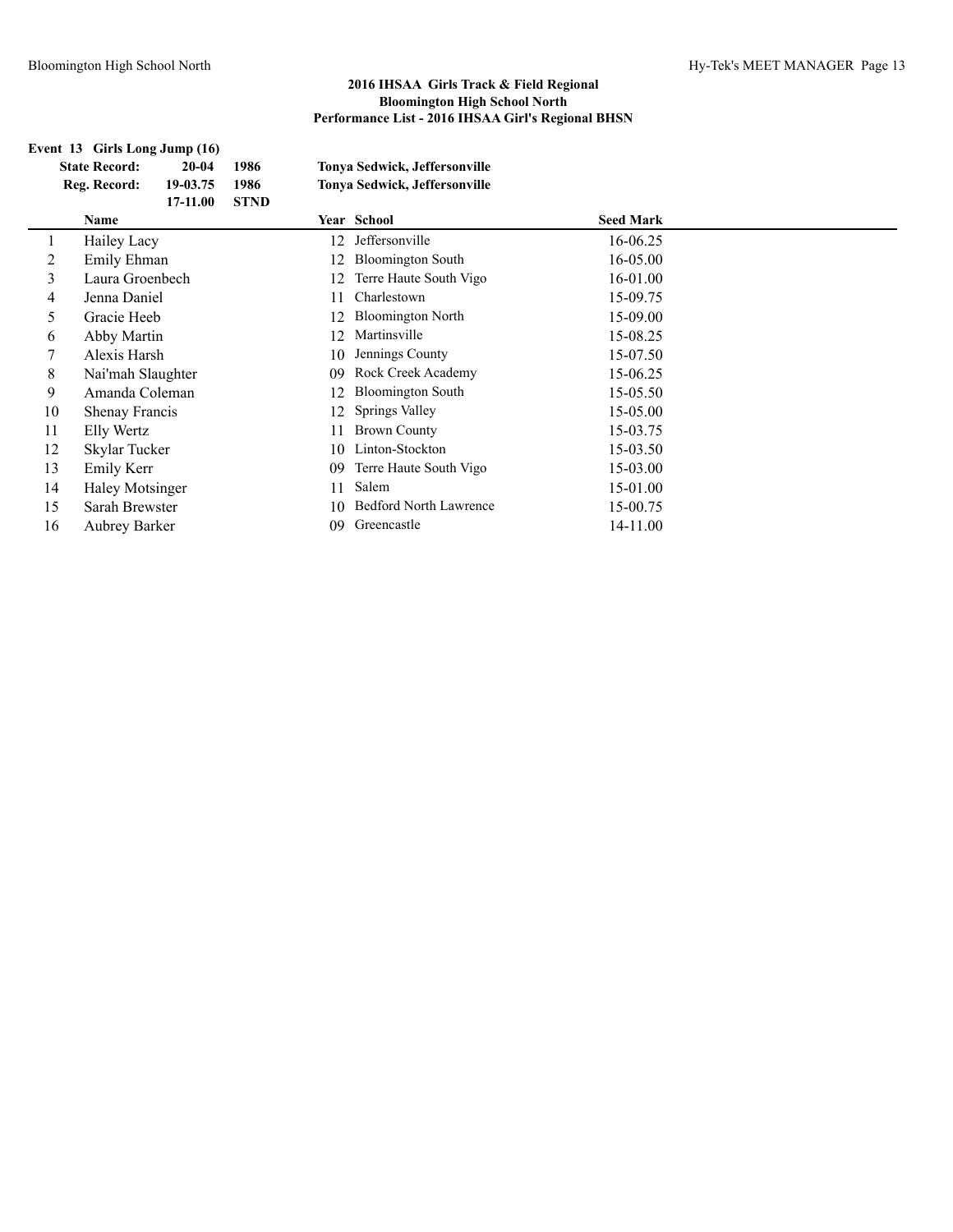| Event 14 Girls Discus Throw (16) |                        |                |             |                        |                               |                  |             |  |  |  |
|----------------------------------|------------------------|----------------|-------------|------------------------|-------------------------------|------------------|-------------|--|--|--|
|                                  | <b>State Record:</b>   | 168-06         | 2013        |                        | Adriana Brown, Edgewood       |                  |             |  |  |  |
|                                  | Reg. Record:           | 169-05         | 1999        |                        | <b>Stacy Martin, Edgewood</b> |                  |             |  |  |  |
|                                  |                        | 129-07         | <b>STND</b> |                        |                               |                  |             |  |  |  |
|                                  | Name                   |                |             |                        | Year School                   | <b>Seed Mark</b> |             |  |  |  |
|                                  | Hannah White           |                |             | 12                     | Henryville                    | 131-07           | <b>STND</b> |  |  |  |
| 2                                | Lauryn Jordan          |                |             | 11                     | <b>Bloomington North</b>      | 113-07           |             |  |  |  |
| 3                                | <b>Trentity Vaught</b> |                |             | 11                     | <b>Brownstown Central</b>     | 110-06           |             |  |  |  |
| 4                                | Amy Moore              |                |             | 12                     | <b>Bloomington South</b>      | 108-08           |             |  |  |  |
| 5                                | Morgan Ritz            |                |             | 12                     | Seymour                       | 106-11           |             |  |  |  |
| 6                                |                        | Mikaela Rainey |             | 11                     | <b>Bedford North Lawrence</b> | 105-01           |             |  |  |  |
| 7                                |                        | Rachel Cadle   |             | 12                     | Paoli                         | 104-09           |             |  |  |  |
| 8                                | Lilly Hancock          |                |             | 12                     | White River Valley            | 103-08           |             |  |  |  |
| 9                                | Megan Lambrecht        |                |             | 10                     | <b>Bedford North Lawrence</b> | 102-02           |             |  |  |  |
| 10                               | Kayla Truesdell        |                |             | 09                     | Jennings County               | 100-04           |             |  |  |  |
| 11                               | <b>Emily Gasho</b>     |                |             | 09                     | North Putnam                  | $99-00$          |             |  |  |  |
| 12                               | Amanda McKinney        |                |             | 12                     | Jeffersonville                | 98-05            |             |  |  |  |
| 13                               | Andi Smith             |                | 12          | <b>Brown County</b>    | 97-00                         |                  |             |  |  |  |
| 14                               | Lauren England         |                | 09          | Terre Haute South Vigo | $95 - 06$                     |                  |             |  |  |  |
| 15                               | Natalie Newman         |                |             | 11                     | <b>Switzerland County</b>     | 95-06            |             |  |  |  |
| 16                               | Courtney Craig         |                |             | 11                     | Sullivan                      | 94-03            |             |  |  |  |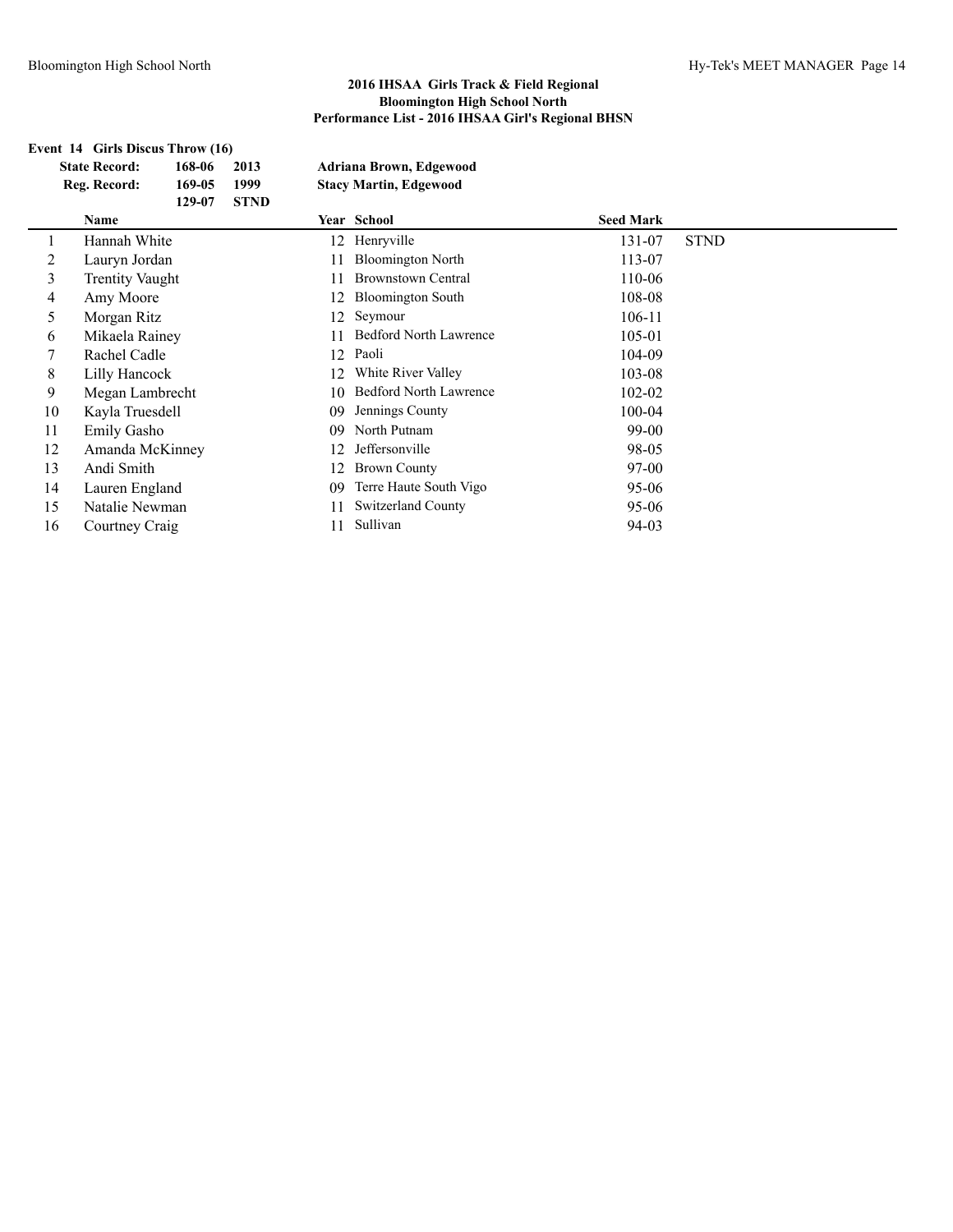| Event 15 Girls Shot Put (16) |          |                                                                                                                                                                                                                                                        |    |                          |                                                                             |  |  |  |
|------------------------------|----------|--------------------------------------------------------------------------------------------------------------------------------------------------------------------------------------------------------------------------------------------------------|----|--------------------------|-----------------------------------------------------------------------------|--|--|--|
| <b>State Record:</b>         | 50-09    | 2011                                                                                                                                                                                                                                                   |    |                          |                                                                             |  |  |  |
| Reg. Record:                 | 49-03.50 | 1999                                                                                                                                                                                                                                                   |    |                          |                                                                             |  |  |  |
|                              | 40-05.50 | <b>STND</b>                                                                                                                                                                                                                                            |    |                          |                                                                             |  |  |  |
| Name                         |          |                                                                                                                                                                                                                                                        |    |                          | <b>Seed Mark</b>                                                            |  |  |  |
|                              |          |                                                                                                                                                                                                                                                        | 11 | <b>Bloomington North</b> | 38-07.75                                                                    |  |  |  |
|                              |          |                                                                                                                                                                                                                                                        | 12 | Paoli                    | 37-09.00                                                                    |  |  |  |
|                              |          |                                                                                                                                                                                                                                                        | 09 | Jennings County          | 37-00.00                                                                    |  |  |  |
|                              |          |                                                                                                                                                                                                                                                        | 10 | Bedford North Lawrence   | 36-02.00                                                                    |  |  |  |
|                              |          |                                                                                                                                                                                                                                                        | 12 | White River Valley       | 35-10.50                                                                    |  |  |  |
|                              |          |                                                                                                                                                                                                                                                        | 12 | Henryville               | 35-04.50                                                                    |  |  |  |
|                              |          |                                                                                                                                                                                                                                                        | 12 | Edgewood                 | 35-00.50                                                                    |  |  |  |
|                              |          |                                                                                                                                                                                                                                                        | 11 | Martinsville             | 34-09.75                                                                    |  |  |  |
|                              |          |                                                                                                                                                                                                                                                        | 11 | Charlestown              | 34-07.50                                                                    |  |  |  |
| 10                           |          |                                                                                                                                                                                                                                                        | 10 | <b>Bloomington North</b> | 34-04.00                                                                    |  |  |  |
| 11                           |          |                                                                                                                                                                                                                                                        | 12 | <b>Brown County</b>      | 34-03.50                                                                    |  |  |  |
| 12                           |          |                                                                                                                                                                                                                                                        | 12 | Seymour                  | 33-11.00                                                                    |  |  |  |
| 13                           |          |                                                                                                                                                                                                                                                        | 12 | Austin                   | 33-06.00                                                                    |  |  |  |
| Jada Amis<br>14              |          |                                                                                                                                                                                                                                                        | 09 | Greencastle              | 33-04.00                                                                    |  |  |  |
| 15                           |          |                                                                                                                                                                                                                                                        | 12 | Terre Haute North Vigo   | 33-00.00                                                                    |  |  |  |
| 16                           |          |                                                                                                                                                                                                                                                        | 09 | Terre Haute South Vigo   | 31-08.00                                                                    |  |  |  |
|                              |          | Lauryn Jordan<br>Rachel Cadle<br>Kayla Truesdell<br>Megan Lambrecht<br>Lilly Hancock<br>Hannah White<br>Tori Curtis<br>Lindsey Downing<br>Jenna Daniel<br>Elaina Walls<br>Andi Smith<br>Morgan Ritz<br>Jessica Wells<br>Kaylee Parks<br>Lauren England |    |                          | <b>Tori Bliss, Edgewood</b><br><b>Stacy Martin, Edgewood</b><br>Year School |  |  |  |